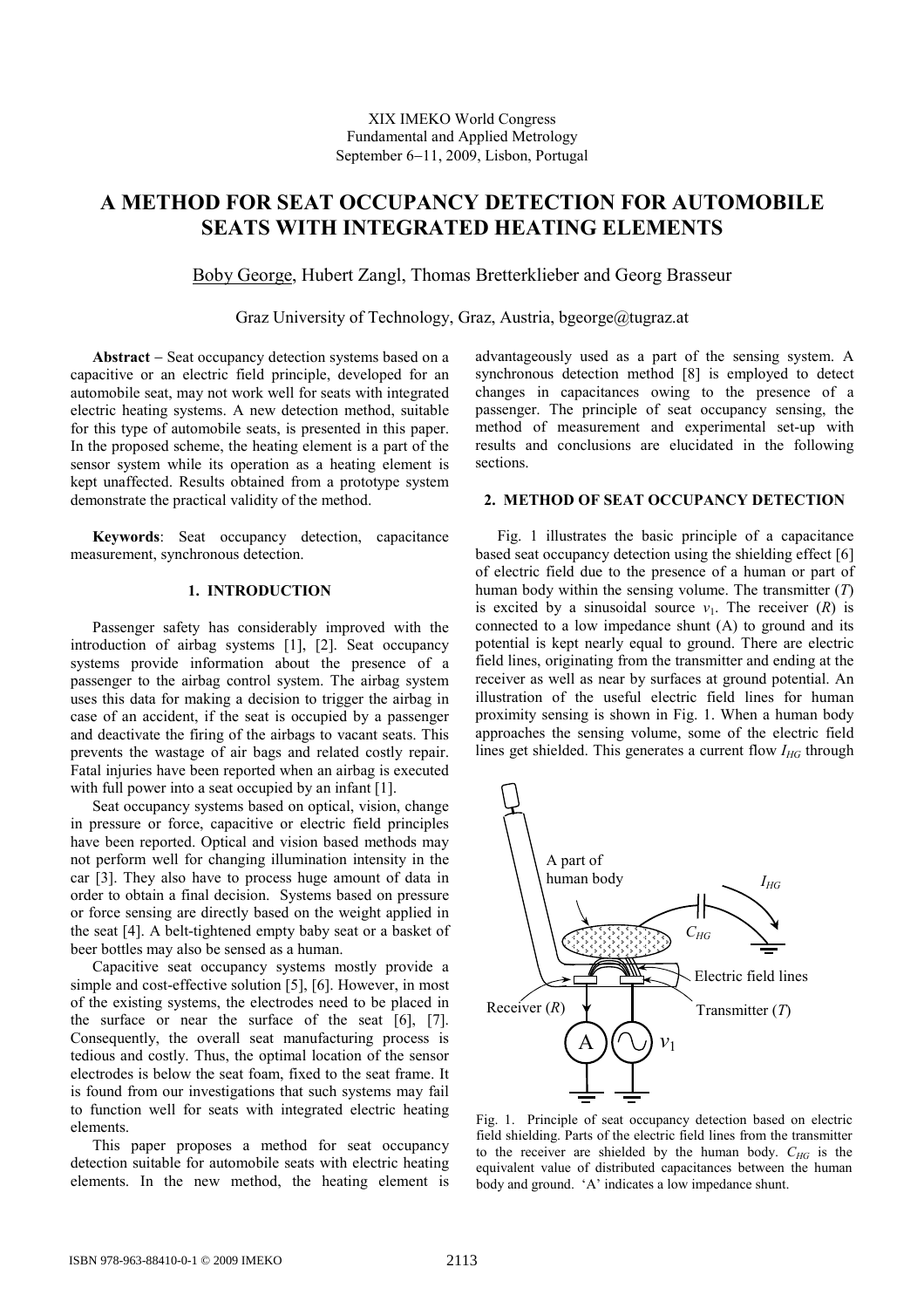the distributed capacitance *CHG* that exists between the human body and ground. The shielding effect essentially reduces the number of field lines that are terminating on the receiver electrode. Hence, when a human occupies a seat, a reduction in the displacement current received by the receiver *R* is noticed. This feature can be employed for seat occupancy detection.

A class of seats that incorporates heating elements to provide better comfort to the passenger is already available in the market. A cross-sectional view of the sitting area of such a seat is described in Fig. 2(a). The transmitter and receiver electrodes of the capacitive sensor are also shown in Fig. 2(a). A top view of the same, with a typical structure of the placement of the heating element is illustrated in Fig. 2(b). The nodes *p* and *q* are the electrical input terminals of the heating element. The heating element is nearly at ground potential, hence a major part of the electric field lines emanating from the transmitter are shielded by the heating element itself. Thus, when a human comes close to the seat, very low additional shielding is observed and ultimately a reliable detection becomes extremely difficult with the basic method illustrated in Fig. 1.



Fig. 2. A cross-sectional view (a) and top view (b) of the sitting area of the seat with integrated heating elements.

The method described above (Fig. 1) works well only when an electric field exists above the seat surface and a human body shields it. For seats with integrated heating elements as in Fig. 2, this condition can be achieved only when the heating element is in a floating condition. In such a condition, the heating element will have an electrical potential, due to capacitive coupling with the transmitter electrode, and therefore an electric field will be established around it. An ideal floating condition is difficult as the heating element is connected to a dc power supply (or a modulated voltage from a dc power supply). Nearly floating conditions can be reached by inserting inductors in both the input terminals *p* and *q* (refer to Fig. 2) of the heating element and performing the measurements at very high frequency.

A nearly floating condition can also be reached at a suitable measurement frequency if a parallel resonance condition can be achieved, with the help of the additional inductors, in the heating element circuit. In such a condition, the heating element reaches its maximum potential due to its capacitive coupling with the transmitter electrode. A method for achieving such a condition is explained next.

#### *2.1. Introducing a resonance in the heating circuit*

Fig. 3 shows the heating element with two inductors  $L_a$ and  $L_b$  connected to its terminals  $p$  and  $q$  respectively.  $C_T$ denotes the capacitance between the transmitter and the heating element. A pictorial representation of the electric field distribution is illustrated in Fig. 3. This is equivalent to the presence of a distributed capacitance between the heating element and ground.



**EXAMANA** Plane at ground potential

Fig. 3. Heating element of the seat connected to ground through inductors  $L_a$  and  $L_b$ . The heating element will be at a certain potential, due to the sinusoidal source  $v_1$ , and the coupling capacitance  $C_T$ . A pictorial view of the electric field is also shown.

The value of this distributed capacitance depends on the area occupied by the heating element and its distance to the ground plane. For this seat system (according to Fig. 2), the ground plane is in a comparatively far location from the heating element. Therefore the distributed capacitance between heating element and ground is mainly depended on the surface area of the wire used for heating element [9] and the medium between the heating element and near by surfaces at ground potential. Thus, for such a given composition, the value of the distributed capacitance remains constant for a vacant seat condition. Let  $L_{EO}$  be the equivalent inductance of the parallel combination of *La* and  $L_b$  and  $C_{EO}$  be the equivalent capacitance of the heating element to ground. The resonance frequency  $f_r$  is given by

$$
f_r = \frac{1}{2\pi\sqrt{L_{EQ}C_{EQ}}}.
$$
\n<sup>(1)</sup>

The presence of  $L_a$  and  $L_b$  helps to achieve a resonance condition but introduces an additional impedance in the heating element circuit. This impedance can be minimised by replacing  $L_a$  and  $L_b$  with a Common mode Inductor (CI) as shown in Fig. 4. The CI connected in this manner provides a low impedance for a differential signal [10] and hence to the power supply of the heating element. This is, in particular, useful for a heating element connected to a modulated power supply. In contrast, the CI provides a large impedance to common mode signals, i.e., the measurement signal.

## *2.2. Equivalent electrical circuit*

An equivalent electrical circuit of the entire system is depicted in Fig. 4. The capacitances  $C_{H1}$  and  $C_{H2}$  represent the equivalent distributed capacitance between the heating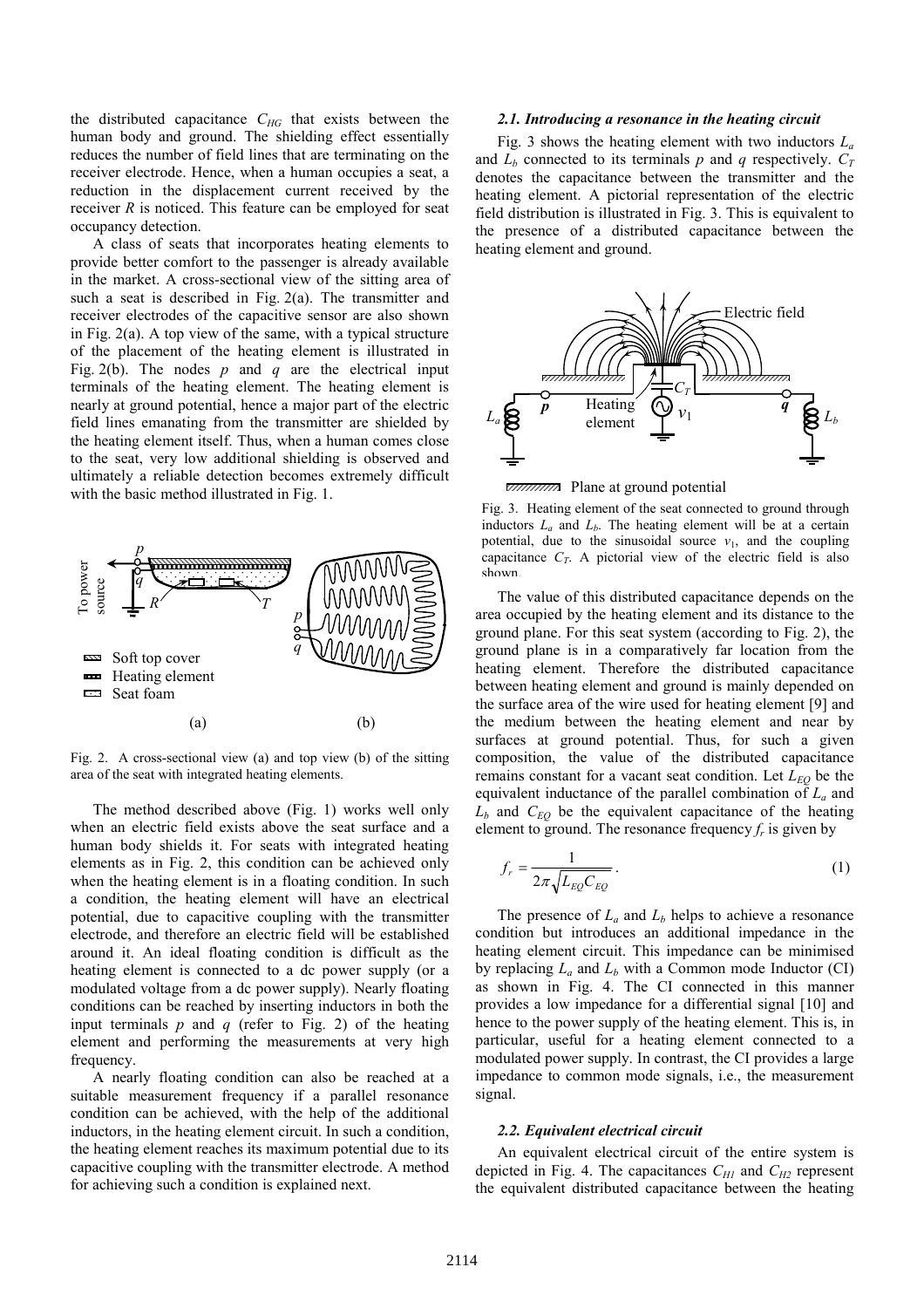element and the ground plane.  $C_R$  is the capacitance between the heating element and the receiver electrode. *RHE* denotes the resistance of the heating element.  $V<sub>S</sub>$  is the dc power supply for the heating system. The switch S is used to regulate the heating system. The control voltage  $v_c$  from a temperature regulator controls the switch S.

Fig. 5 illustrates a simplified circuit of Fig. 4 at resonance condition (measurement condition) as explained in section 2.1. The coupled circuit is replaced by an equivalent common mode inductance  $L<sub>E</sub>$ , provided by CI. The capacitance  $C_E$  represents the equivalent capacitance between the heating element and near by surfaces at ground potential. This includes a parallel combination of capacitances  $C_{H1}$ ,  $C_{H2}$  and  $C_R$ . According to the equivalent circuit in Fig. 5, the equation for resonance frequency (1) modifies to

$$
f_r = \frac{1}{2\pi\sqrt{L_E(C_{H1} + C_{H2} + C_R + C_T)}}.
$$
 (2)

A sinusoidal excitation  $v_1$  at frequency  $f_r$  gives a parallel resonance condition for the circuit shown in Fig. 5. In this condition, the potential of the heating element attains maximum value as the current flow from  $v_1$  to ground through  $L_E$  and  $C_E$  reaches its minimum. Thus, as can be seen in Fig. 4, the receiver (*R*) receives the maximum displacement current.



Fig. 4. Equivalent electrical circuit of the system. *RHE* is the resistance of the heating element.  $C_{H1}$  and  $C_{H2}$  represent the distributed capacitances between the heating element and ground.

When a passenger (adult) occupies the seat, the capacitances *CH1* and *CH2* change. An adult human has good capacitive coupling [11] (above 100 pF) to ground. Thus, the presence of a passenger acts as a capacitive load for the heating element at resonance. Hence, the potential of the heating element reduces as the human body comes closer. This effect reduces the displacement current received by the receiver.

Another implication of the change of *CH1* and *CH2* is the shift in the resonance frequency  $f_r$ . For an adult occupied condition, the capacitances *CH1* and *CH2* increase. Consequently, the resonance frequency gets shifted to say  $f_{r1}$ . According to (2),  $f_{r1} < f_r$ , consequently the heating

element circuit is no longer in resonance at  $f_r$  and thus it will not develop a useful electric field as described in Fig. 3. The change in output due to such a condition is significant especially for a heating element circuit with high quality factor. Ultimately, for a system with excitation frequency at *fr* , considerably lower displacement current is received by the receiver, when the seat is occupied by an adult passenger.

Once an adult passenger occupies a seat, the seat foam gets compressed and the entire or part of the heating element, depending on the weight and position of the passenger, moves downwards by a few centimetres. These factors increase the values of the capacitances  $C_T$  and  $C_R$ . Hence, the receiver *R* receives more displacement current compared to a vacant condition. But this effect is low compared to the effect due to changes in capacitances  $C_{H1}$ and  $C_{H2}$ .



Fig. 5. Simplified electrical equivalent circuit showing the resonance condition. Capacitance  $C<sub>E</sub>$  is the parallel combination of  $C_{H1}$ ,  $C_{H2}$  and  $C_R$ .  $L_E$  is the effective inductance offered by the coupled inductor (CI) to a common mode signal.

#### *2.3. Measurement Principle*

A synchronous detection method [8] is used for the measurement of the displacement current received by the receiver *R*. Fig. 6 indicates a block diagram representation of the measurement system. The source  $v<sub>I</sub>$  provides a sinusoidal signal with variable frequency. During the



Fig. 6. Block diagram representation of the measurement setup. During the investigations, the heating element was powered from a dc source  $V<sub>S</sub> = 12$  V.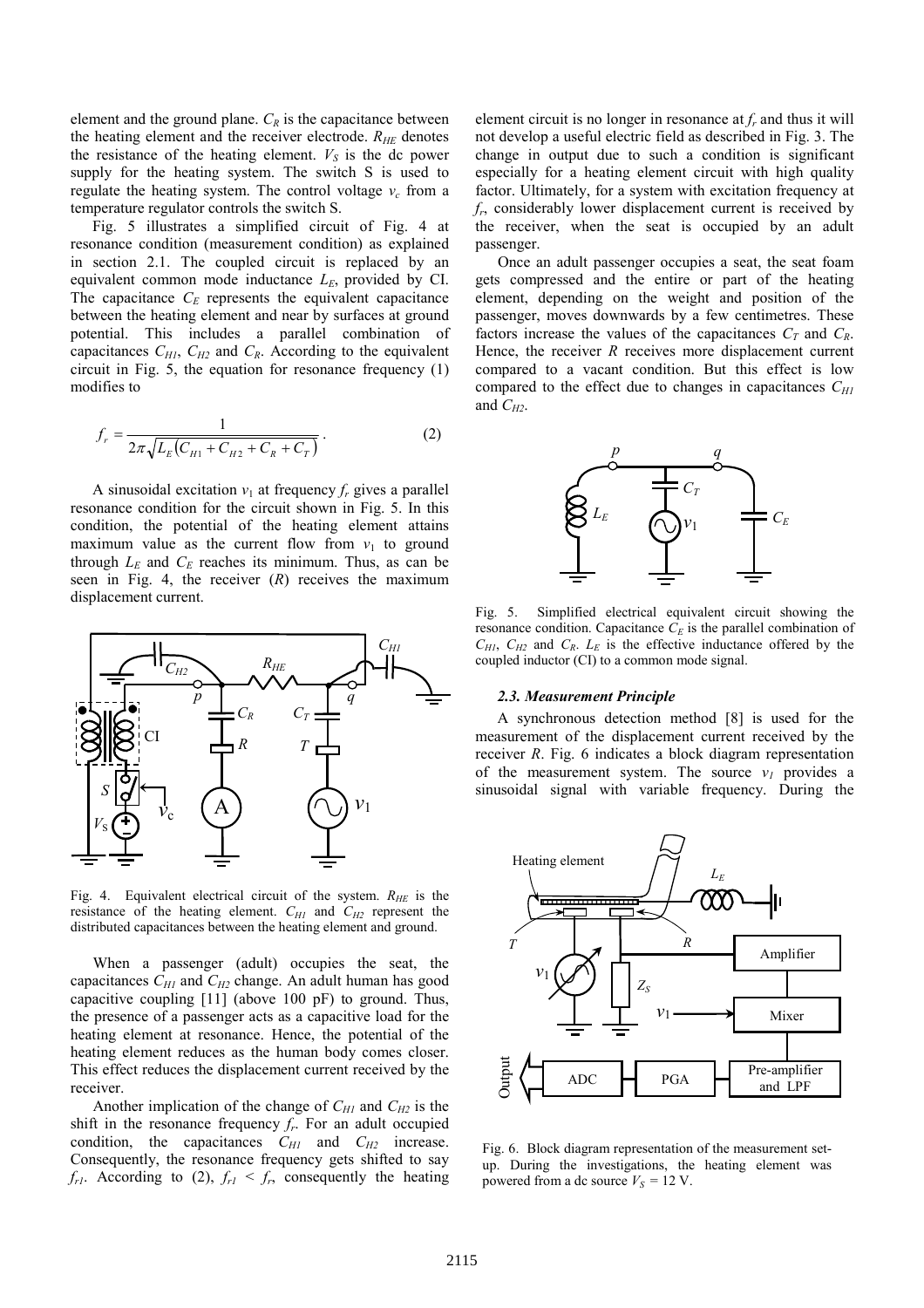measurement, the frequency of  $v<sub>l</sub>$  is set to the resonant frequency *f<sup>r</sup>* of the heating element circuit. The displacement current received by receiver *R* flows to ground through a low impedance shunt  $Z_s$ . The drop across  $Z_s$  is amplified before the mixer and Low-Pass Filter (LPF) stages. Offset voltages that appear at the output of LPF are removed [8] before giving the output of LPF to a Programmable Gain Amplifier (PGA). The PGA amplifies this offset compensated signal to an optimum voltage for the Analogto-Digital Converter (ADC). The ADC provides the final output proportional to the displacement current received by the receiver.

## **3. EXPERIMENTAL SET-UP AND RESULTS**

A prototype seat occupancy system has been developed and tested on an automobile seat. The transmitter and receiver electrodes were fabricated using copper sheets with 100 µm thickness. The transmitter and receiver electrodes have identical dimensions with a length of 12 cm and a width of 2 cm. These electrodes were fixed on an insulating medium with a thickness of 1.5 cm which was firmly fixed to the seat frame. Inductors were inserted between the dc power supply *VS* and each of the nodes *p* and *q* of the heating element. The switch S was shunted with a 200 nF capacitor. This makes the switch to be a low impedance path for high frequencies even if it is in open condition, while this will not affect its low frequency operation as a switch. A measurement system, according to section 2.3, developed for capacitance measurement was used for measuring the voltage proportional to the displacement current  $(I_D)$ . The details of this rapid prototyping system have been reported in [12]. In the beginning of the measurement, the frequency of the measurement source  $v<sub>I</sub>$  was varied from 500 kHz to 5 MHz and occurrence of a resonance was noticed at 1.5 MHz. The resonance frequency was verified with a Network Analyzer, model 8712ET from Agilent Technologies. An excitation at this frequency was used for the investigations.



Fig. 7. Output signals recorded for an adult occupancy, when the heating element was turned ON (left side) and turned OFF (right side) conditions.  $C_S$  indicates the output from the sensor at resonance frequency. The reading corresponding to a vacant condition is shown by a reference (Ref.) signal.

A noticeable change in output  $(C<sub>S</sub>)$  was observed for adult occupancy in comparison with the reading obtained for a vacant seat condition (Ref.). A typical change in output noticed for such a condition was recorded and shown in Fig. 7. Fig. 7 shows the output for adult occupancy when the heating element was switched ON and switched OFF respectively. The difference in readings between the ON and OFF conditions of the heating element was found to be less than 2 % of the output noted for an adult occupancy. Change in output was also noted for conditions such as presence of water bottles, mobile phones, vacant infant seats, and battery powered laptops. The changes noted in the output for the various test cases mentioned above were very low compared to an adult occupancy condition. The results are tabulated and given in Table 1. The change in output is comparable with an adult occupancy condition when a laptop connected to power supply was placed on the seat. This problem has been tackled by taking another simultaneous measurement, with the same sensor, at a frequency far below  $f_r$ . This has been successfully verified in the prototype.

Table 1. Capacitance change noted for different conditions.

| <b>Test conditions</b>          | <b>Output (Normalized)</b> |
|---------------------------------|----------------------------|
| Adult occupancy                 | 1.00                       |
| Water bottle (5 litres)         | 0.19                       |
| Mobile phone (dialling)         | 0.01                       |
| Infant seat (vacant)            | 0.06                       |
| Infant seat with a dummy infant | 0.29                       |
| Laptop floating                 | 0.06                       |
| Vacant seat                     | 0 OO                       |

Fig. 8 depicts the output  $(C_s)$  of the sensor at resonance frequency and output  $(C_P)$  at 0.5 MHz for adult occupancy, electrically floating laptop and laptop (grounded position as far as the sensor is concerned) powered from main supply respectively. It can be seen that  $C_s$  shows similar output for adult occupancy and laptop in grounded condition but  $C_P$ gives large change for adult occupancy and very low change for laptop in grounded position. Thus, adult occupancy can be distinguished from a laptop in grounded condition. The change in  $C_{P}$  during adult occupancy is mainly due to the additional shielding of the electric field owing to the movement of the heating element in down-ward direction. This does not happen for a laptop, as its weight is very low compared to a human. Output  $C_P$  alone is not sufficient for reliable occupancy detection because it is also sensitive to weight of other objects such as water/beer bottles. Thus,  $C_s$ in combination with  $C_{P_2}$ , i.e. measurement with an excitation frequency equal to  $f_r$  and another frequency lower than  $f_r$ provides sufficient information for reliable seat occupancy detection.

#### **4. CONCLUSIONS**

A simple and efficient seat occupancy sensing system suitable for automobile seats with an integrated electric heating system is presented. In the presented sensing system, the presence of the seat heating element is advantageously used for occupancy detection. The sensor system introduces a few passive components in the heating